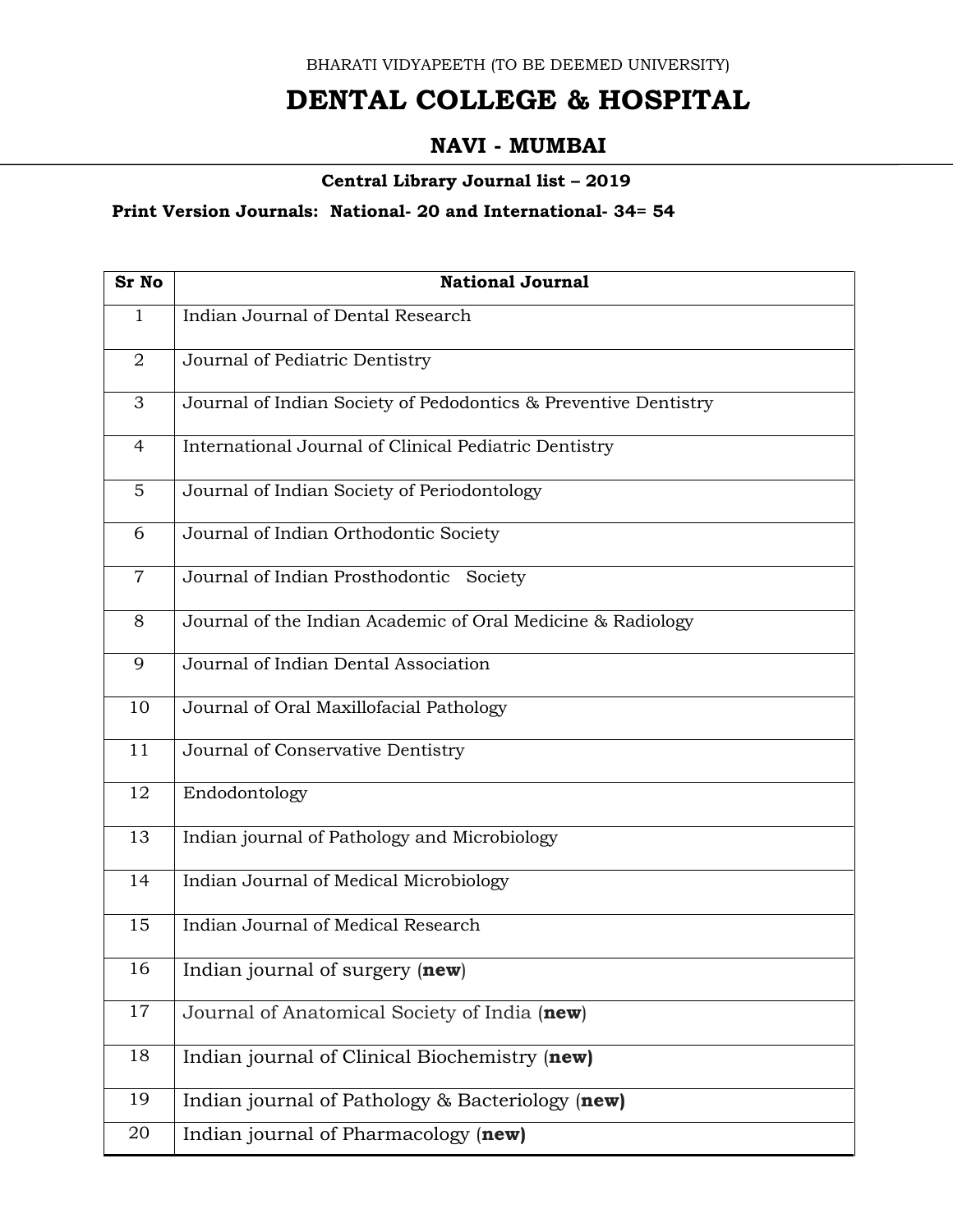| Sr. No | <b>International Journals</b>                                 |
|--------|---------------------------------------------------------------|
|        | <b>Pedodontics &amp; Preventive Dentistry</b>                 |
| 1)     | International Journal of Pediatric Dentistry                  |
| 2)     | Pediatric Dentistry                                           |
| 3)     | Journal of Clinical Pediatric Dentistry                       |
| 4)     | Pediatric Dental Journal                                      |
| 5)     | Journal of Dentistry for Children (online only)               |
|        | <b>Dept-Orthodontics</b>                                      |
| 6)     | Journal of Orthodontics                                       |
| 7)     | Am. Journal of Orthodontics & Dentofacial Orthopedic          |
| 8)     | Journal of Clinical Orthodontics                              |
| 9)     | European Journal of Orthodontics                              |
| 10)    | Seminars In Orthodontics                                      |
| 11)    | Angle Orthodontics                                            |
|        | Dept. - Prosthodontics                                        |
| 12)    | Journal of Prosthodontics                                     |
| 13)    | The International Journal of Prosthodontics                   |
| 14)    | Journal of Prosthetic Dentistry                               |
| 15)    | Journal of Prosthodontics Research                            |
| 16)    | European journal of Prosthodontics & Research Dentistry       |
| 17)    | Dental Materials Journal                                      |
|        | Dept.- Periodontology                                         |
| 18)    | Journal of Periodontology                                     |
| 19)    | Periodontology 2000                                           |
| 20)    | International Journal of Periodontics & Restorative Dentistry |
| 21)    | Journal of Oral Implantology                                  |